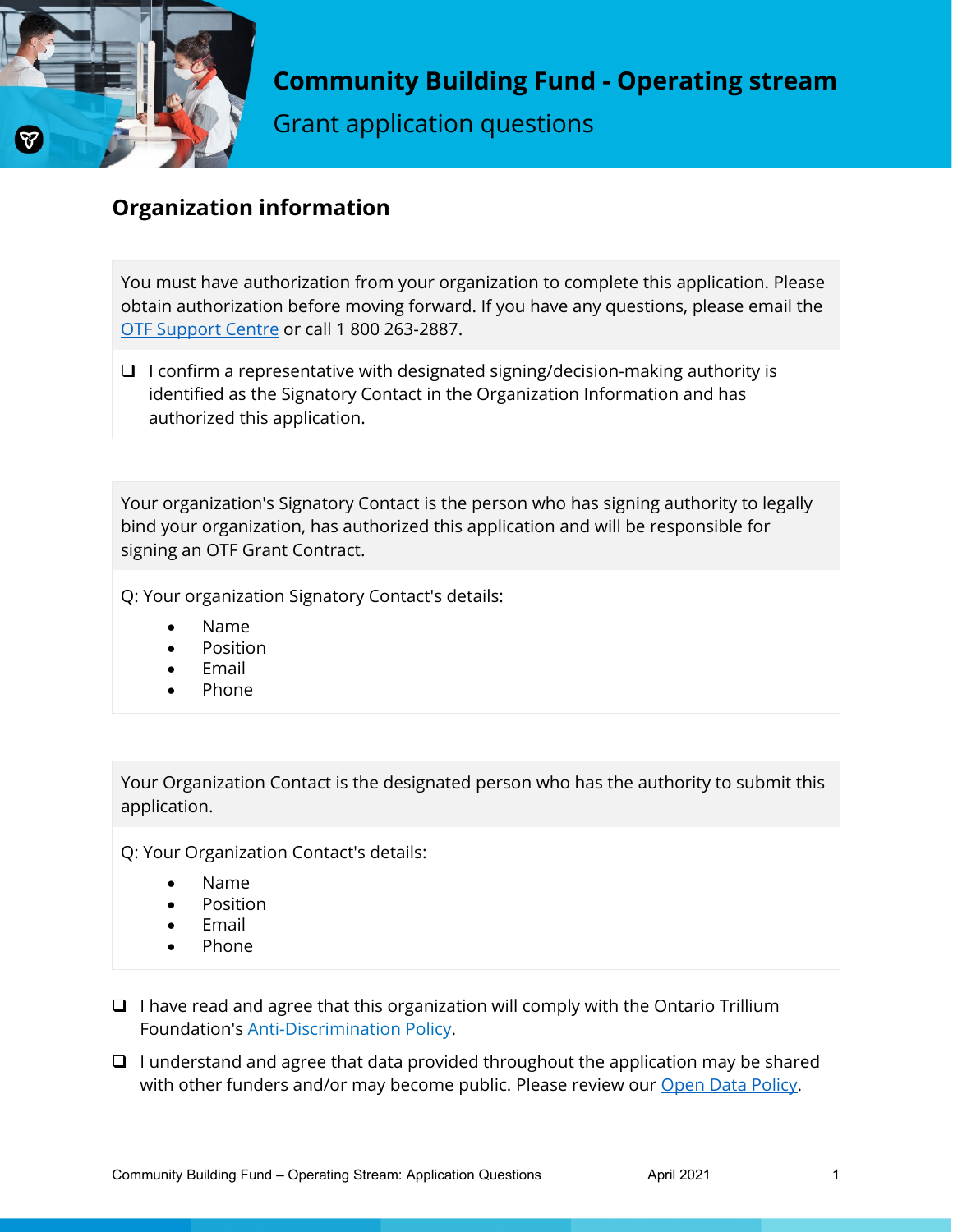## **Please review the funding program's [eligibility requirements](https://otf.ca/our-grants/community-building-fund/community-building-fund-operating-stream) to ensure your organization is eligible before applying.**

Organizations applying to the Community Building Fund - Operating stream need to have **a significant presence** in the arts and culture, heritage, tourism, sport and recreation sectors, **and** operate facilities and/or provide experiences or programs in Ontario that are open to the public,

**And** must meet one of the following:

- A charitable organization or public foundation registered as a charity by the Canada Revenue Agency
- An organization incorporated as a not-for-profit corporation without share capital in a Canadian jurisdiction
- A First Nation / Métis / Inuit or other Indigenous community

#### **Note:**

- Organizations that are both an incorporated not‐for‐profit and a registered charity should register as a charity.
- Métis Nation of Ontario charter, Inuit or other Indigenous groups or organizations should register as either a charitable organization or an incorporated not for profit organization, as applicable.

## **Ineligible organizations include:**

- Any Municipality or municipal agencies
- A conservation authority
- An unincorporated branch or chapter of a registered charity or incorporated notfor-profit organization
- A for-profit organization
- A university/college, hospital, school or an agency of one of these organizations
- An agency of the provincial or federal government
- Organizations outside Ontario

Q: Select your organization type:

- $\Box$  A charitable organization or public foundation registered as a charity by the Canada Revenue Agency
- $\Box$  An organization incorporated as a not-for-profit corporation without share capital in a Canadian jurisdiction
- A First Nation / Métis / Inuit or other Indigenous community

Q: Your organization's legal name.

- Q: Your organization's charitable or incorporation number, and year of registration.
- Q: Your organization's operating name.
- Q: Your organization's address: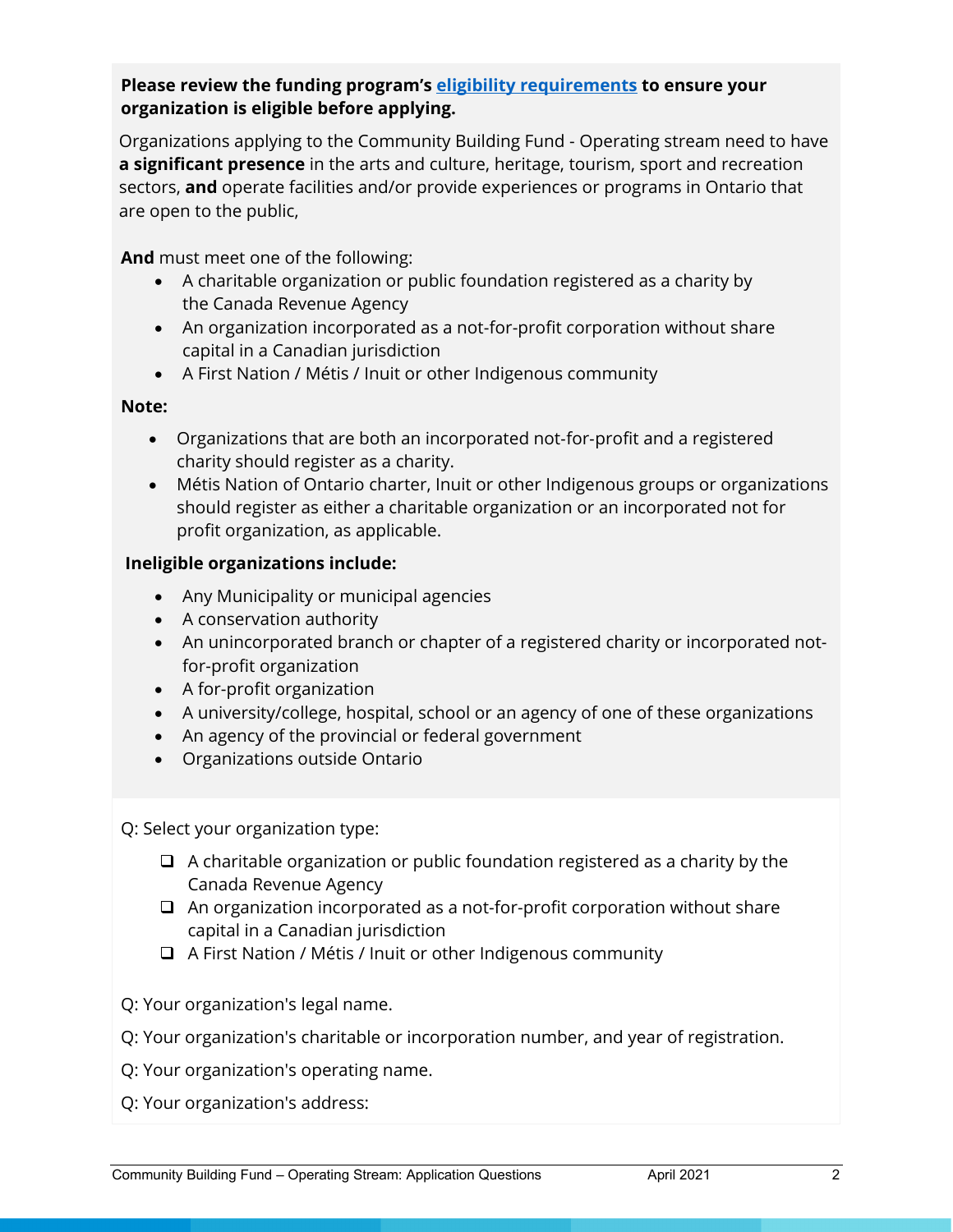- Street Address/RR or PO Box #
- City
- Province
- Postal Code (format X1X 1X1)
- Phone
- Website (If none enter N/A)

Q: If your organization is active on social media, please provide the handles you operate under. For example, @ONTrillium is OTF's Twitter handle.

Q: Your organization's mission statement. *Max. 200 words.*

Q: Your organization's typical activities, services or programs and number of people served annually. *Max. 200 words.*

Q: On average, how many paid staff did your organization have over the last 12 months, regardless of full-time or part-time status? *Enter a numeric number.*

Q: On average, how many volunteers did your organization have over the last 12 months, regardless of the number of hours volunteered? *Enter a numeric number.*

*All organizations, with the exception of First Nations, must meet OTF's Financial Statement requirements.*

# **Financial Statements**

To consider an organization as eligible, the Ontario Trillium Foundation (OTF) requires at least one fiscal year of financial statements from the date of incorporation or charitable registration. Review our [Financial Statement Requirements](https://otf.ca/resources/financial-statement-requirements) to ensure you submit the right type of Financial Statements based on your organization's total revenues and fiscal year-end date.

Financial statements for the most recent completed fiscal year must have been completed within twelve months of your organization's financial year-end.

- Organizations with annual revenues of over \$500,000 must submit audited financial statements for the most recent fiscal year end, which must include comparative information for the prior fiscal year. These statements must be prepared by a [licensed public accountant](https://www.pacont.org/sRoster.php) external to your organization and need to include an Auditor's Report and accompanying notes.
- Organizations with annual revenues between \$250,000 and \$499,999 must submit financial statements for the most recent fiscal year end, which must include comparative information for the prior fiscal year. These statements must be prepared by a [licensed public accountant](https://www.pacont.org/sRoster.php) external to your organization and need to include a Review Engagement Report on the financial statements and accompanying notes.
- Organizations with annual revenues between \$100,000 and \$249,999 must submit financial statements for the most recent fiscal year end, which must include comparative information for the prior fiscal year. These statements must be prepared by a firm that is registered with CPA Ontario and need to include a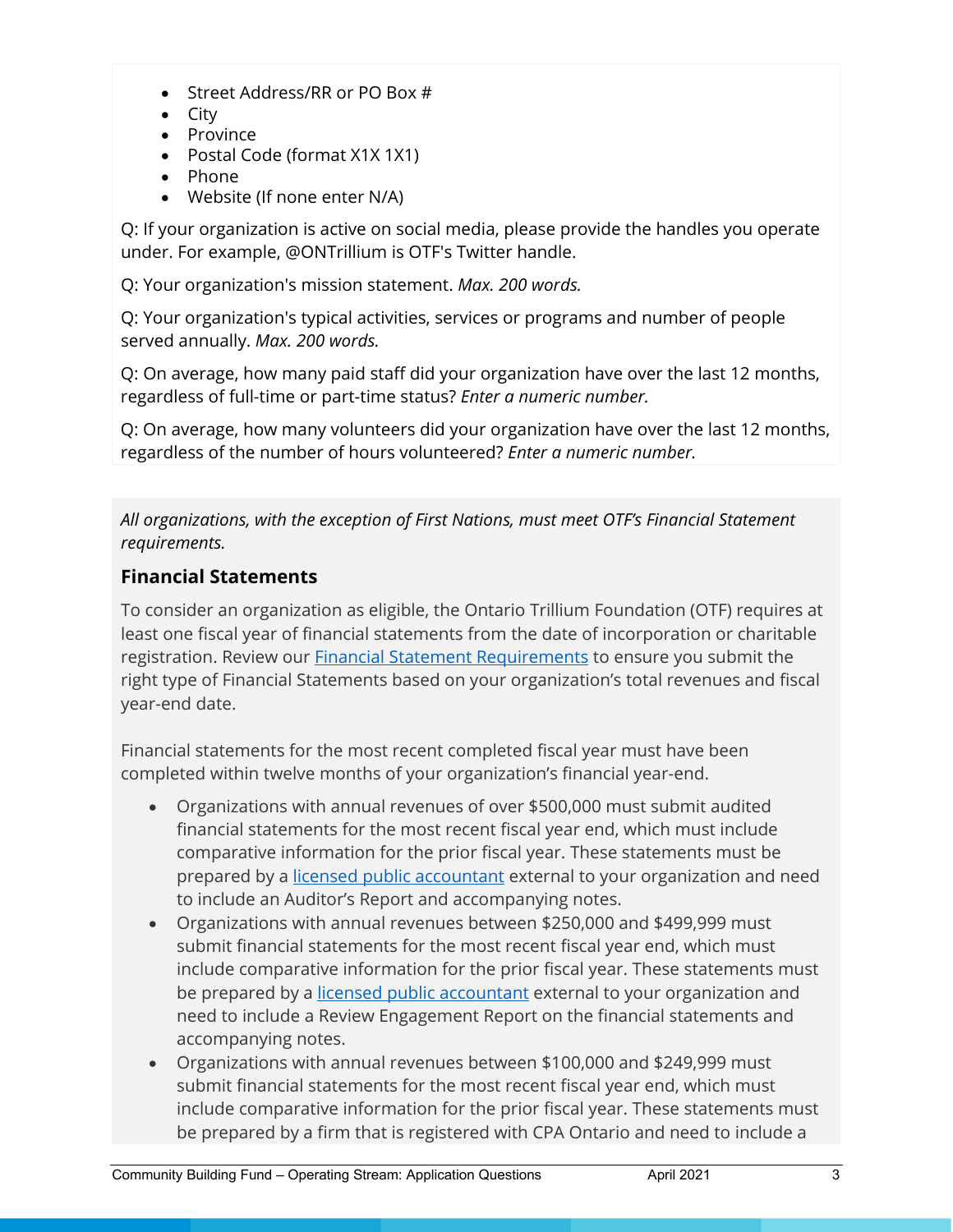Notice to Reader on the financial statements. To find or confirm a registered firm, visit the [CPA Ontario firm directory.](https://myportal.cpaontario.ca/s/firm-directory)

• For revenues \$99,999 or less, your organization is required to provide, at minimum, internally prepared financial statements for the two most recent fiscal years. See examples [here.](https://otf.ca/sites/default/files/financial_statements_examples.pdf)

The financial health of all organizations is assessed as part of the grant application process. This is why we require a complete set of current financial statements.

Submitted financial statements will be assessed for a surplus or a deficit. This forms the initial basis of our assessment of your financial health and need. You can use the [Financial Position Calculator](https://otf.ca/resources/financial-position-calculator) to conduct a simple assessment of your organization's financial health. However, OTF will conduct its own internal assessment as part of the application review process.

The following surplus or deficit documentation will be required for our review and consideration:

**SURPLUS:** If your organization has access to net assets worth more than 12 months operating expenses, you must upload an explanation as a separate document along with your financial statements, explaining why you have a surplus.

You must demonstrate that unrestricted net assets have been earmarked for an imminent project or purpose; or where the circumstances can otherwise demonstrate significant financial need.

*Please upload your explanation along with your financial statements in the Organization Information section of the grant application.*

**DEFICIT:** If your organization has an accumulated deficit greater than 10% of annual expenses, you must upload a deficit reduction plan, as a separate document along with your financial statements, explaining how you intend to reduce it.

The plan must include details such as monetary targets to reduce the accumulated deficit and must be reasonable and achievable – and give a clear picture of your deficit situation and a strategy to eliminate the deficit. You must also demonstrate a history of strong financial management and deficit management by providing your current operating budget.

*Please upload your plan and current operating budget along with your financial statements in the Organization Information section of the grant application.*

Q: Upload your organization's most recent completed financial statements for either 2020 fiscal year (including 2019 comparative details) or 2019 fiscal year (including 2018 comparative details) and surplus or deficit information, if required.

Please ensure you are submitting the required financial statements based on your organization's fiscal year-end date and total revenues. Financial statements must be completed within 12 months of the organization's most recent fiscal year-end.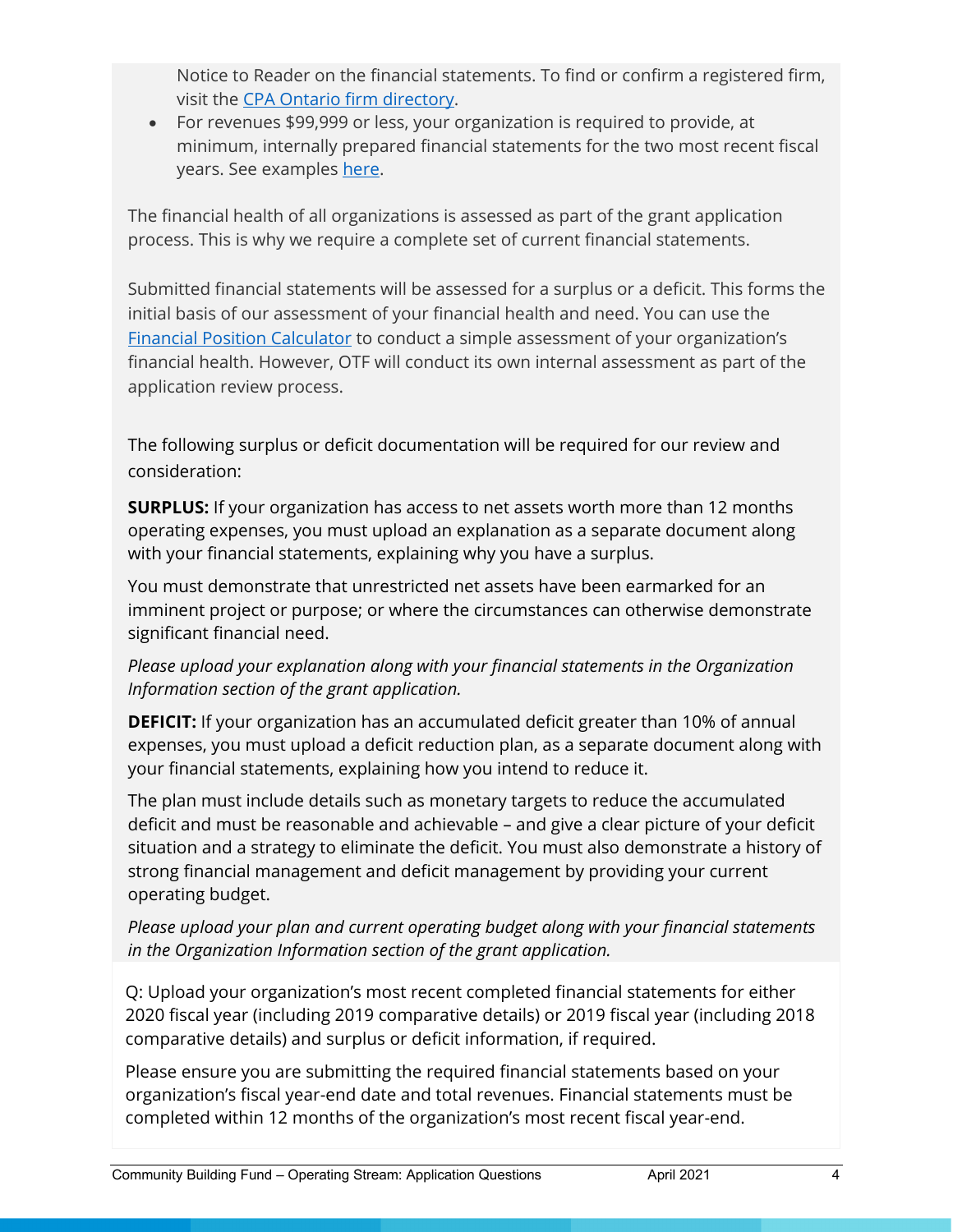*All organizations, with the exception of First Nations, must meet OTF's Board of Directors requirements.*

# **Board of Directors**

Your organization must have a minimum of three active board members (active terms as of grant application deadline date). To be eligible for funding, at least 50% must maintain an arm's length relationship to each other.

An 'arm's length' relationship means board members and organization executives are not married or related to each other, do not work as business partners or are otherwise in a relationship where interests may be compromised.

**Answer yes if:** board members and organization executives are **not** married or related to each other, do not work as business partners or are otherwise in a relationship where interests may be compromised.

**Answer no if:** board members and organization executives **are** married or related to each other, do work as business partners or are otherwise in a relationship where interests may be compromised.

Q: Does your organization have three or more active board members (active terms as of grant application deadline date), with at least 50% of board members at an arm's length relationship to each other? *Yes/No*

Q: We need your most current board list including their name, term start and end date, position and arm's length information. Please add or delete from the table, to reflect your current board members and update all fields:

|  | <b>Date</b> | <b>Date</b> | $\mid$ Position $\mid$ | Arm's Length<br>(Yes/No) |
|--|-------------|-------------|------------------------|--------------------------|
|  |             |             |                        |                          |
|  |             |             |                        |                          |

- $\Box$  I confirm I have been given authority to submit this application.
- $\Box$  I confirm that all the organization information provided is correct, up-to-date and complete (including most recent completed financial statements and surplus/deficit information, if required).
- $\Box$  I confirm that the right type and year of financial statements have been uploaded based on our organization's total revenues and fiscal year-end, and the Board of Directors table has been updated.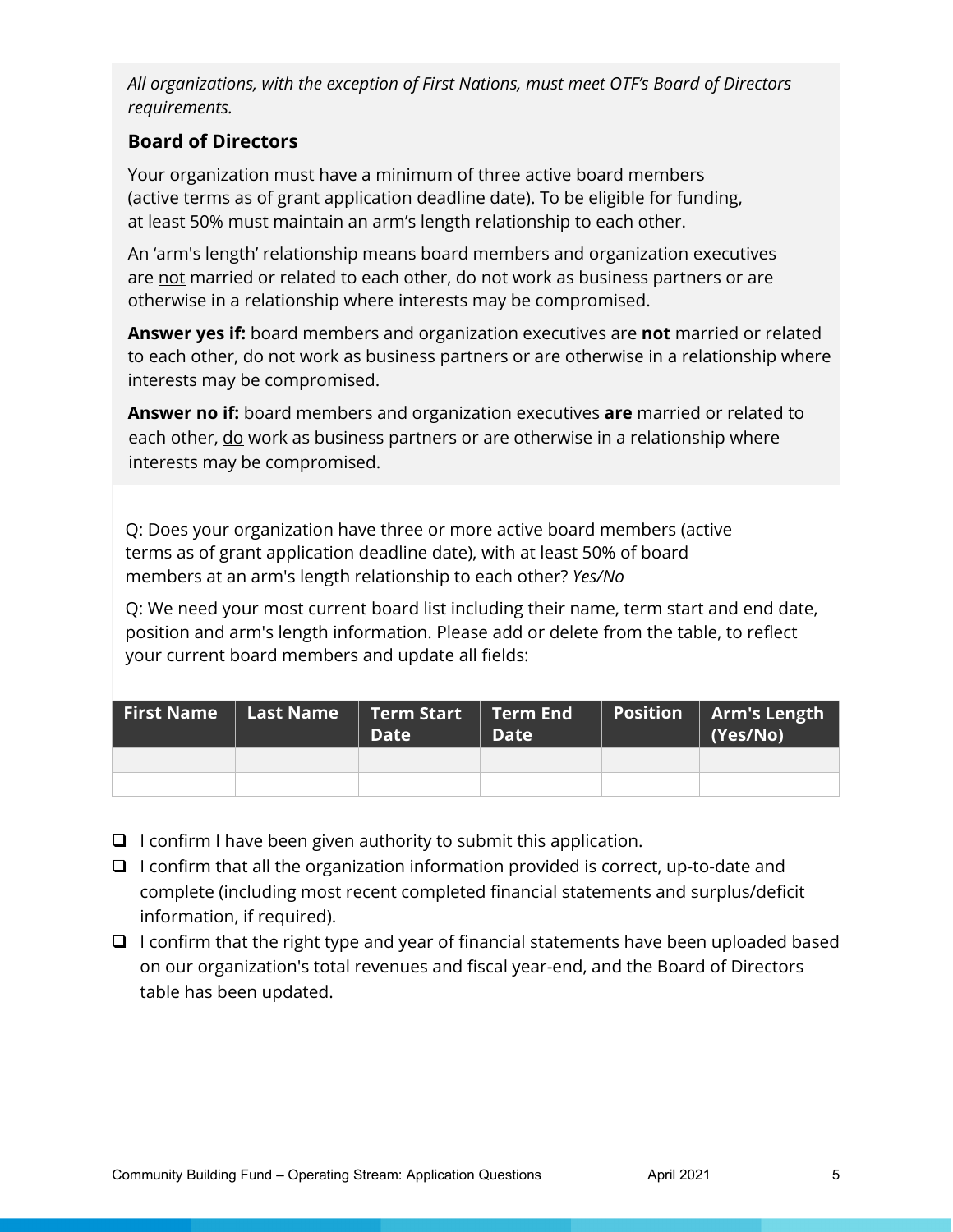# **Grant request information**

Q: Only expenses that are incurred in Ontario are eligible for funding. Will the expenses you are requesting funding for be incurred in Ontario? *Yes/No*

# **For data collection purposes only**

Q: Select the population that your organization serves:

Lived-experience of population served:

- $\Box$  General population
- $\Box$  In care/leaving care
- $\Box$  Low income
- □ Newcomers/refugees
- $\Box$  People with disabilities
- $\Box$  People living with mental health/addiction
- Underhoused/homeless

Identity of population served:

- **D** Black
- □ Francophone
- $\Box$  General population
- □ Indigenous or Aboriginal
- LGBTTQ+
- $\Box$  Other racialized groups
- **Q** Women

Q: Does your organization's leadership and/or decision-making entities (Board, executive team, senior leadership etc.) reflect the lived-experience or cultural identities of the communities served by your organization?

Yes

- $\square$  Somewhat
- No
- **U** Unsure

Q: Select the age group primarily served by your organization:

- $\Box$  Children (0-12)
- Youth (13-24)
- $\Box$  Adults (25-64)
- $\Box$  Seniors (65+)
- □ All ages

Q: Where is your organization located? Pick one of [OTF's catchment areas.](https://otf.ca/resources/community-investments-grant-resources/find-your-catchment-area)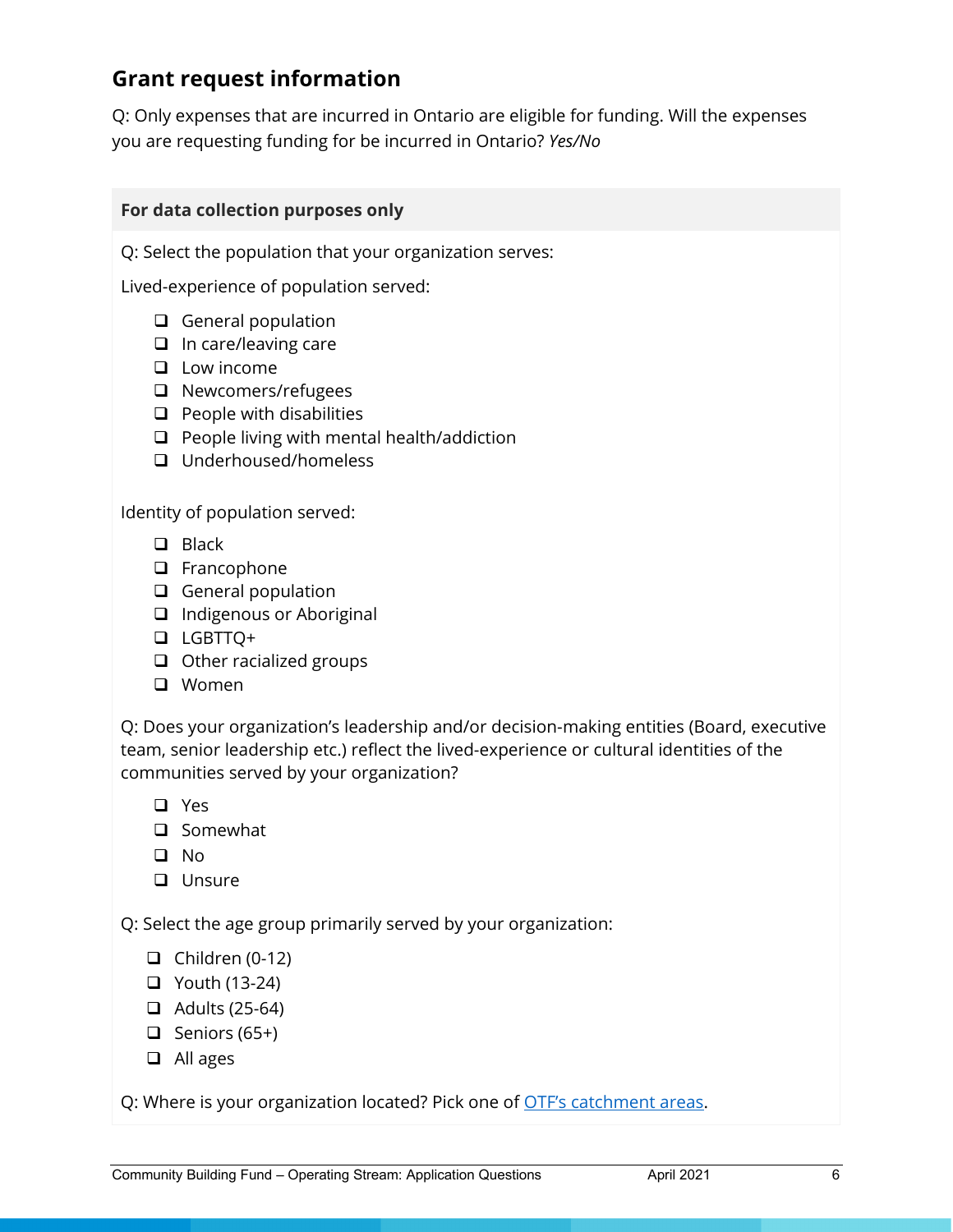Q: Select the census division.

Q: For the Toronto catchment, select the neighbourhood where your organization is located.

Q: What capacity is your organization currently operating at (as a percentage):

- $\Box$  100%
- 90%
- 80%
- $\Box$  70%
- $\Box$  60%
- $\Box$  50%
- $\Box$  40%
- 30%  $\Box$  20%
- $\Box$  10% or less

Q: Please indicate your requested grant term:

*Pick one from the list.*

- $\Box$  6 months
- $\Box$  12 months

**Please note that approved grants start once the OTF Grant Contract has been signed and submitted back to OTF.**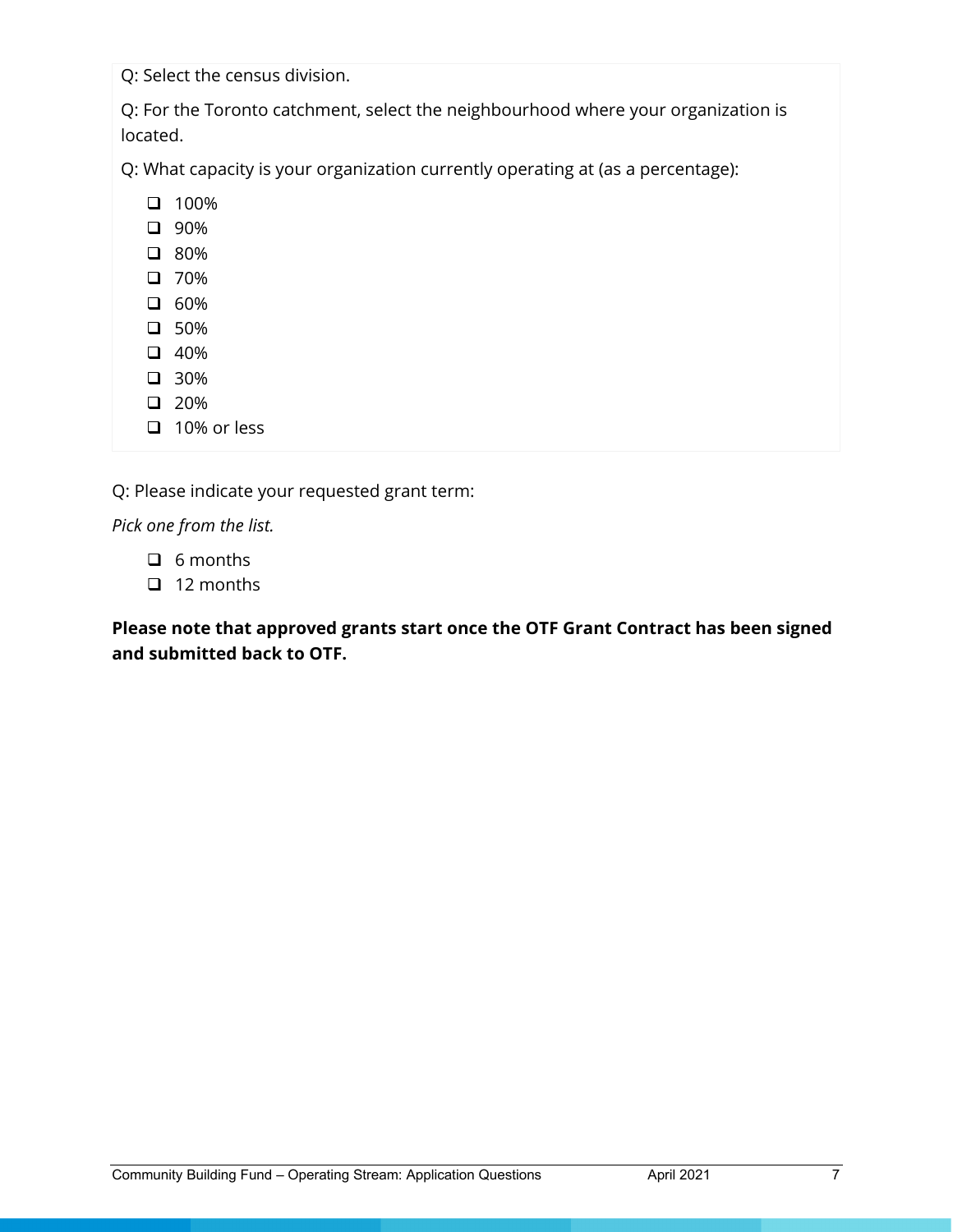# **ASSESSMENT CONSIDERATION #1: Significance of organization in the arts and culture, heritage, tourism, sport and recreation sectors and in its community.**

### **Scoring weight : 20%**

- Organization has a significant presence in the arts and culture, heritage, tourism, sport and recreation sectors that enhances the quality of life for residents and provides visitor experiences, recreational opportunities, cultural programming, jobs and/or services in communities across the province.
- Organization operates facilities and/or delivers experiences or programs that are critical to the community and demonstrates community benefit.
- Organization contributes to social and economic well-being as a community builder, key heritage, sport and recreation, tourism, culture attraction, job contributor, community partner and/or service provider.

# **Only organizations with a significant presence in the arts and culture, heritage, tourism, sport and recreation sectors are eligible for the Community Building Fund.**

Q: Choose the sector that your organization's work and/or mission/mandate fits:

- **Q** Arts
- **Q** Culture
- $\Box$  Heritage
- **Q** Tourism
- □ Sport
- $\Box$  Recreation

Note: For the Community Building Fund – Operating stream grant application, all organizations with a significant presence in the sport and recreation sector must operate a facility used for **physical activity** and/or deliver **physical activity** experiences and programs.

Q: Tell us about the significance of your organization in the arts and culture, heritage, tourism, sport and recreation sectors and in your community, prior to the impacts of COVID-19, by describing:

How your facilities, experiences and/or programs contribute to the **social and economic** well-being of your community.

*Max 150 words.*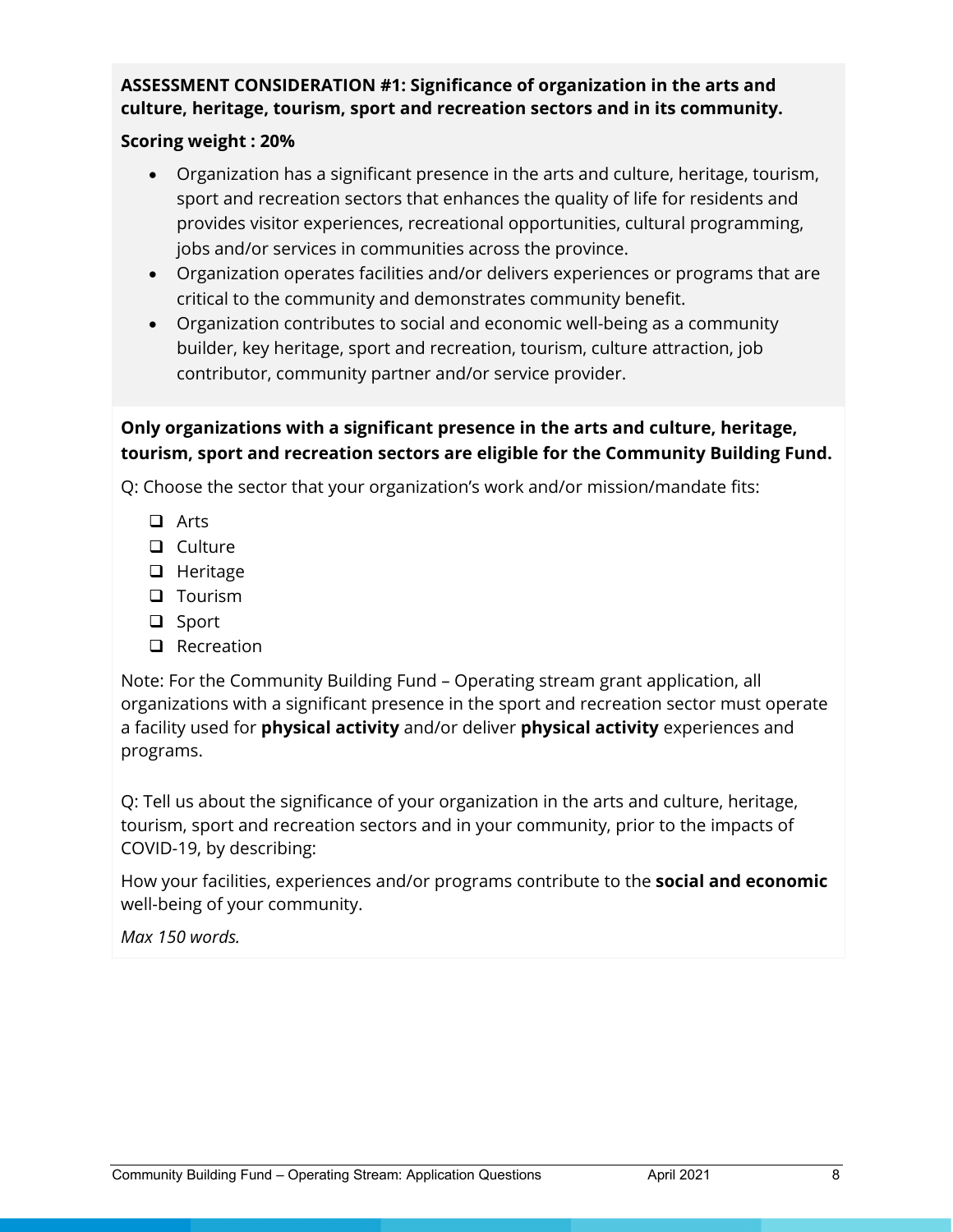## **ASSESSMENT CONSIDERATION #2: Organization supports diverse, underrepresented, and/or vulnerable populations.**

#### **Scoring weight: 10%**

• Organization has clearly demonstrated that its purpose and/or programming positively impacts populations experiencing socio-economic, geographic, cultural and/or racial barriers.

# **The Community Building Fund seeks to support diverse communities and underrepresented populations in arts and culture, heritage, tourism, sport and recreation.**

Q: Tell us how your organization's purpose and/or programming positively impacts populations experiencing socio-economic, geographic, cultural and/or racial barriers? *Max. 75 words.*

# **ASSESSMENT CONSIDERATION #3: Impact of COVID-19 on organization.**

## **Scoring weight: 35%**

- Organization demonstrated how COVID-19 has impacted their ability to operate facilities and/or deliver experiences or programs.
- Organization demonstrated a minimum 50% loss of revenues since previous fiscal year due to COVID-19 and/or 50% loss of attendance prior to the impacts of COVID-19.
- Organization demonstrated increased operating costs due to COVID-19.
- Organization is experiencing financial strain and has exhausted other funding options.
- The facilities, experiences or programs run by the organization were fully or partially shut down due to COVID-19 and have reopened or have plans to re-open.

Q: Indicate the loss in revenues your organization has experienced since March 2020. *Pick one from the list.*

- $\Box$  100% or more
- 90%
- 80%
- □ 70%
- $\Box$  60%
- **4** 50%
- $\Box$  40%
- 30%
- $\Box$  20%
- $\Box$  10% or less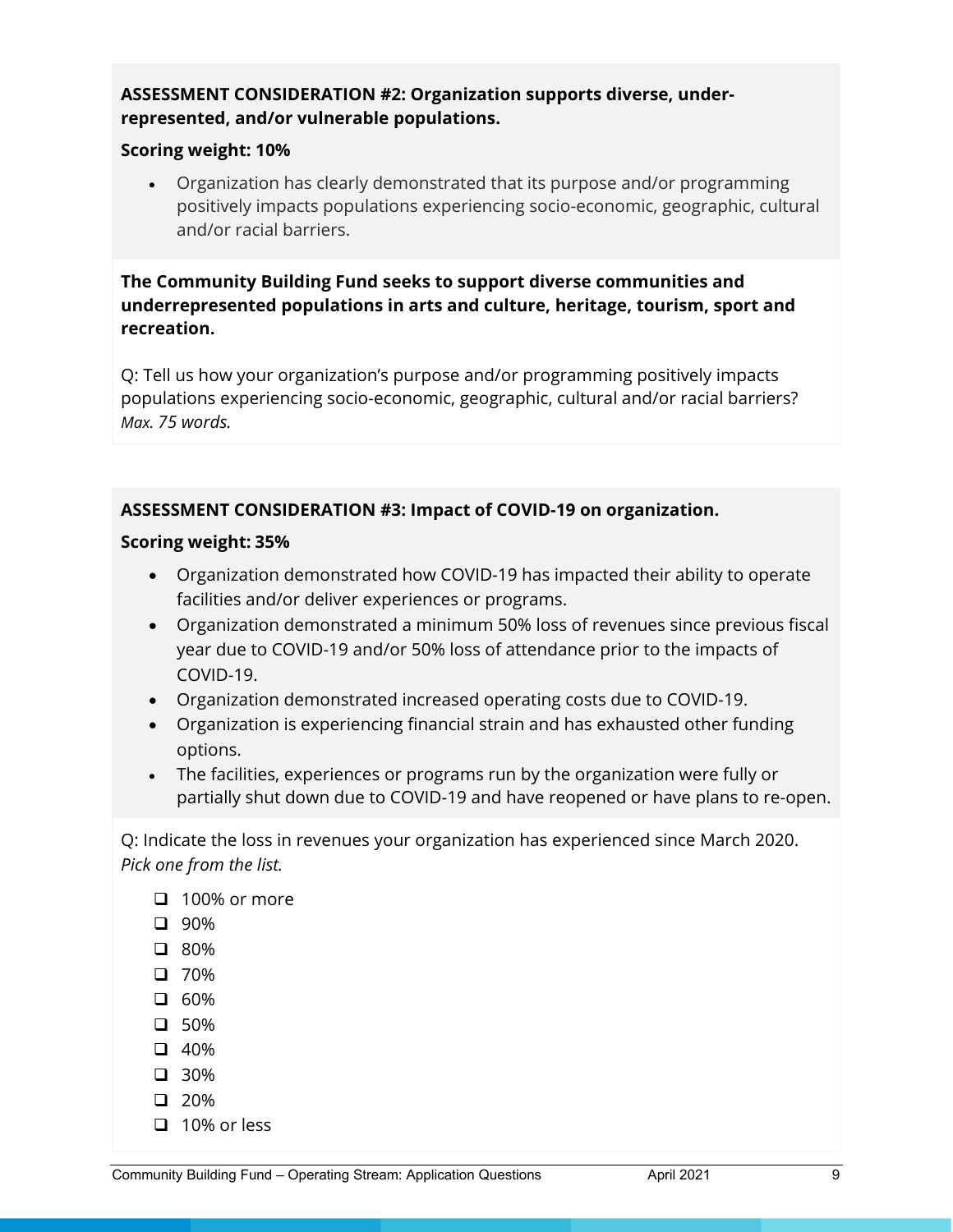Q: In your 12-month operating period **prior** to COVID-19 (before March 2020), how many people did you serve? This includes people who participated, attended, visited, used your programs/facilities. *Enter a numeric number.*

Q: In your 12-month operating period **since** COVID-19 impacted your organization (after March 2020), how many people have you served? This includes people who participated, attended, visited, used your programs/facilities. *Enter a numeric number.*

Q: In your 12-month operating period **prior** to COVID-19 (before March 2020), how many staff did you employ, regardless of full-time or part-time status? *Enter a numeric number.*

Q: In your 12-month operating period **since** COVID-19 impacted your organization (after March 2020), how many staff did you employ, regardless of full-time or part-time *Enter a numeric number.*

Q: Indicate the increased operating costs due to COVID-19 your organization has experienced since March 2020? *Pick one from the list.*

- $\Box$  100% or more
- 90%
- 80%
- $\Box$  70%
- $\square$  60%
- $\Box$  50%
- $\Box$  40%
- 30%
- $\Box$  20%
- $\Box$  10% or less

Q: List all municipal, provincial and federal COVID recovery programs your organization has accessed. *Max. 100 words.*

 $\Box$  I confirm that our Community Building Fund request does not duplicate support from these recovery programs.

Q: Has COVID-19 had an impact on your organization's ability to (*select all that apply*):

- D Deliver on mission
- $\Box$  Operate facility or physical location due to mandated closures
- $\Box$  Operate facility or physical location due to rent or mortgage stress
- $\Box$  Deliver program/service insufficient infrastructure/technology
- $\Box$  Deliver program/service insufficient appropriate program content
- $\Box$  Meet staff payroll (staff have been laid off or reduced hours)
- $\Box$  Meet staff scheduling needs (fewer staff are available)
- $\Box$  Meet volunteer scheduling needs (fewer volunteers are available)
- **Q** Generate revenue
- $\Box$  Meet health and safety needs of staff/volunteers
- Other \**if other is selected, please indicate impact*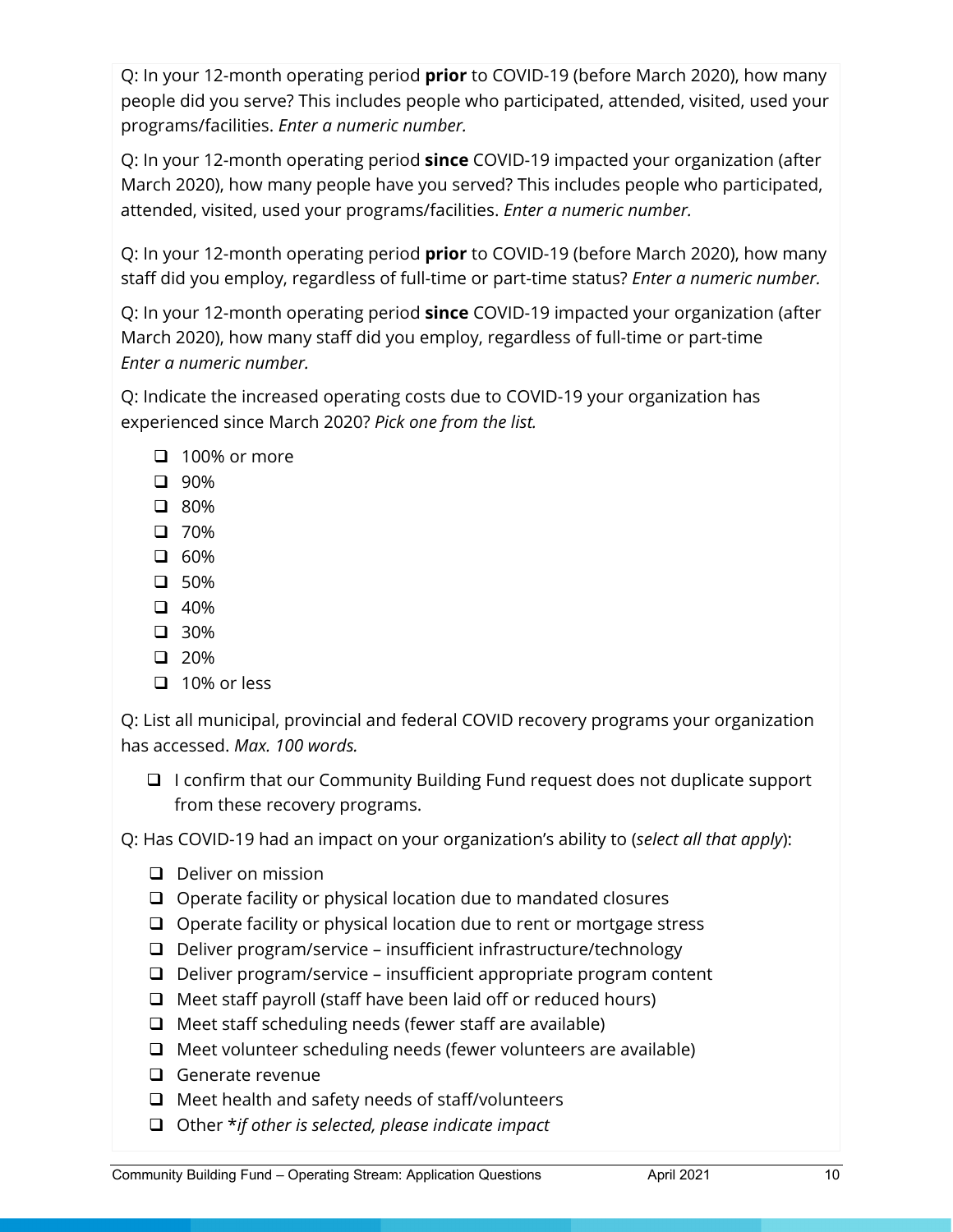Q: Based on the impacts selected above, please elaborate on how your organization's ability to operate your facilities and/or deliver experiences or programs has been impacted. *Max. 100 words*

# **ASSESSMENT CONSIDERATION #4: Strategy supports the viability of the organization.**

### **Scoring weight: 35%**

- Organization demonstrated that the funds will help the organization remain viable to operate facilities and/or deliver experiences or programs.
- Organization described a reasonable approach to sustain/resume operations and understands what's needed to support their re-opening plan.
- The financial workbook is reasonable and aligned to the Community Building Fund – Operating stream outcomes selected.

Q: Please select the Community Building Fund outcome(s) you will achieve to address the impacts you identified (select only those that apply):

- $\Box$  Transform operations to meet public health requirements
- $\Box$  Maintain viability to operate facilities and/or deliver experiences or programs in the short and medium term
- Ensure sustainability to operate facilities and/or deliver experiences or programs in the long term
- $\Box$  Adapt to new ways of working
- $\Box$  Meet the changing needs of program and service delivery
- $\Box$  Enhance visitor and participant experiences

Q: What is your strategy to achieve the selected outcomes and address the identified impacts? *Max. 200 words*

Q: How many months of operations is your organization currently able to sustain?

- $\Box$  less than 1 month
- $\Box$  1-3 months
- $\Box$  4-6 months
- $\Box$  7-9 months
- $\Box$  10-12 months
- $\Box$  12+ months

Q: With this funding, how many additional months of operations will your organization be able to sustain?

- $\Box$  less than 1 month
- $\Box$  1-3 months
- $\Box$  4-6 months
- $\Box$  7-9 months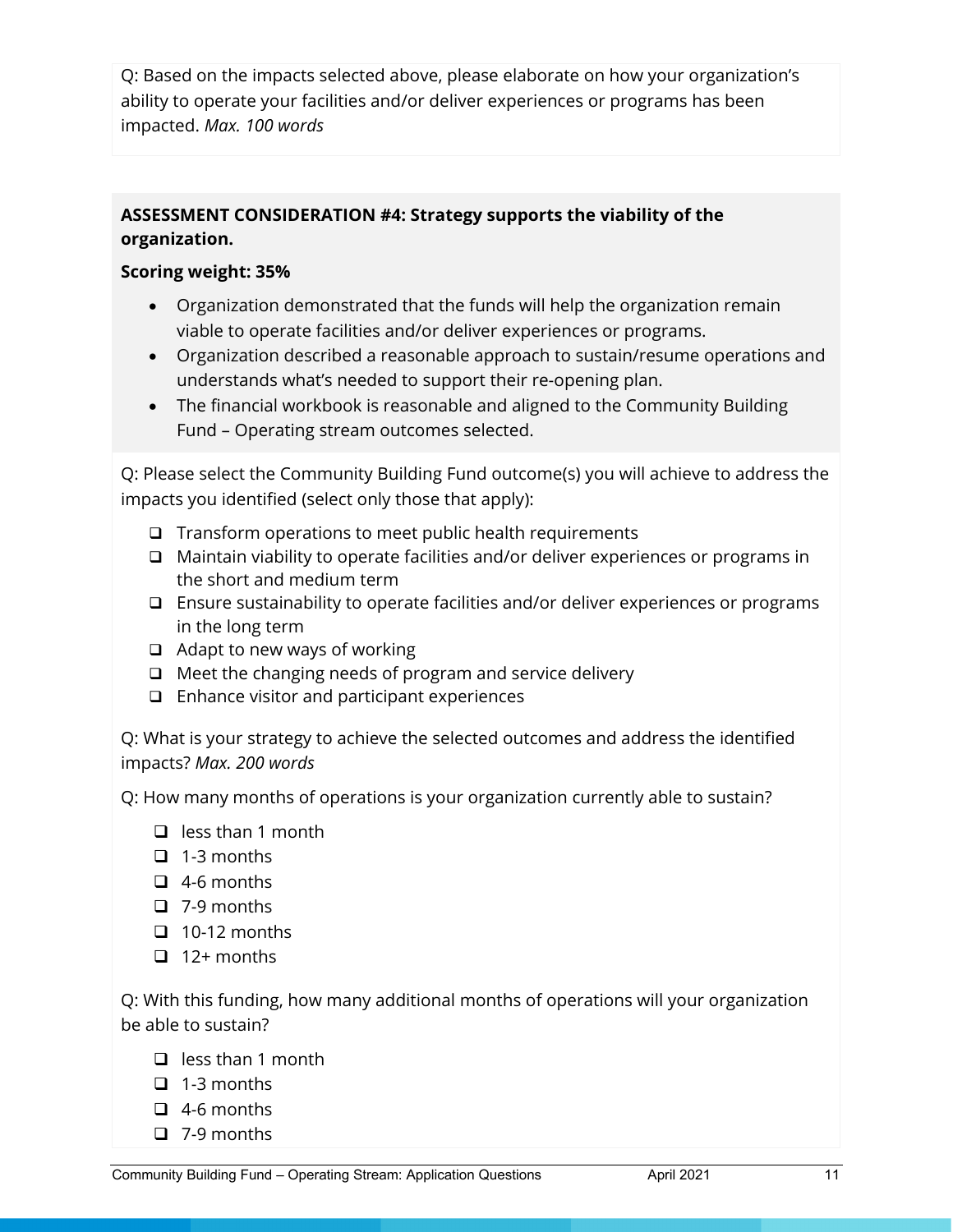$\Box$  12+ months

# **Financial Workbook**

Read these **financial workbook instructions** prior to completing the workbook.

- Complete the Financial Workbook by clicking on the "Open" button below.
- Please ensure the costs accurately reflect your eligible operating needs and are clearly aligned with the grant request activities and outcomes. Grants are awarded in full or declined. Ontario Trillium Foundation will not fund partial amounts.

## **How much can organizations apply for?**

Organizations can apply for up to 80% of their total eligible operating expenses or up to 100% for First Nation, Metis, Inuit or other Indigenous communities with a maximum request based on total eligible operating expenses (based on 2019 financials).

- Organizations with total eligible expenses of \$1,000,000 or more are eligible for up to a maximum of \$250,000.
- Organizations with total eligible expenses of \$500,000 to \$999,999 are eligible for a maximum of \$100,000.
- Organizations with total eligible expenses of less than \$500,000 are eligible for up to a maximum of \$50,000.

Total request amount must be a minimum of \$10,000.

The maximum amount your organization can request for Community Building Fund – Operating stream is based on total eligible operating expenses listed in your 2019 financial statements. Expenses that are ineligible for calculating your total eligible operating expenses include:

- Harmonized Sales Tax or refundable expenses (e.g., security deposits)
- Legal, audit, insurance or interest fees
- Mortgage payments
- Translation services
- In-kind contributions
- Pre-existing budget deficits/long-term debt financing

Q: What was your organization's total eligible operating expenses for 2019 (do not include ineligible expenses)? *This number determines the maximum request amount.*

 $\Box$  I confirm that our request amount does not exceed 80% of total eligible operating expenses or 100% for First Nation, Métis, Inuit or other Indigenous communities.

Q: How much funding are you requesting? *This amount auto-populates based on total amount from Financial Workbook.*